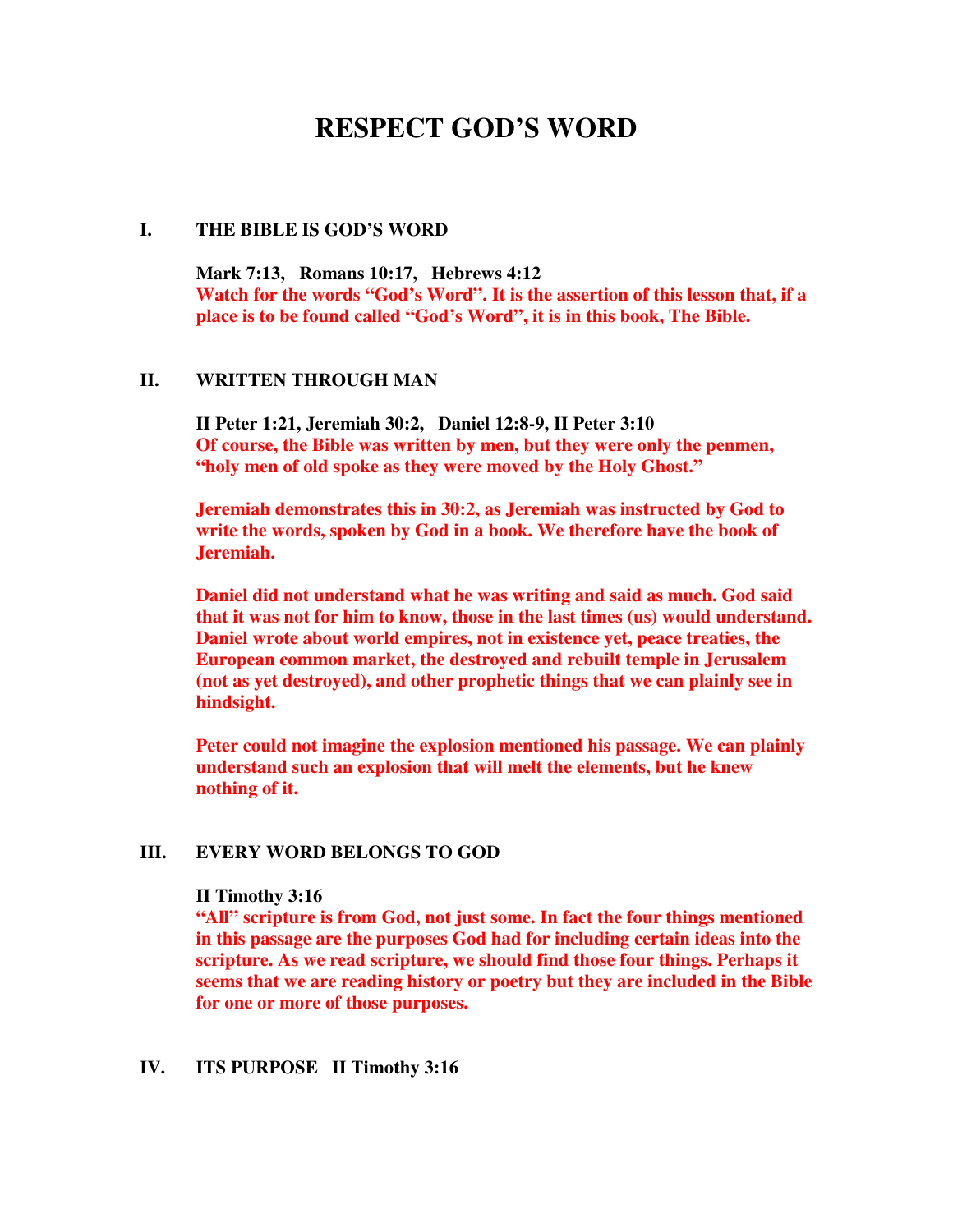**To Teach Doctrine - Psalm 119:99, I John 5:13 "Doctrine" are those deep truths about God and his way or purposes. John gives a sample of doctrine.** 

 **To Reprove (rebuke) - Jeremiah 23:29, Matthew 5:21-22 The scripture is like a refiners fire that exposes the motives of our heart. Matthew 5 is an example of the heart being the focus.** 

 **To Correct (expose error) - Psalm 119:104, Ephesians 4:14 In Ephesians we are told of religion created by men. Would people actually create some religion that was wrong? Only the Bible is able to expose such error.** 

 **To Instruct (lead right) - Psalm 119:105, II Timothy 3:15 Once we know error we need to know the right way. The Timothy passage shows that the Bible only shows the way to salvation (being right with God). That certainly eliminates a lot of religion.** 

# **V. ONLY CHRISTIANS CAN UNDERSTAND IT**

**I Corinthians 2:14, John 14:26** 

**Until a person has experienced a spiritual connection with God, spiritual things make no sense to him. It is only with the guiding light of the Holy Spirit that we are able to search out the "spiritual" truths of scripture.** 

# **VI. IT'S PRACTICAL USE**

**II Timothy 3:15, Salvation I John 5:13, Assurance Eph. 4:14, Error exposed I Peter 1:25, Eternal guidance**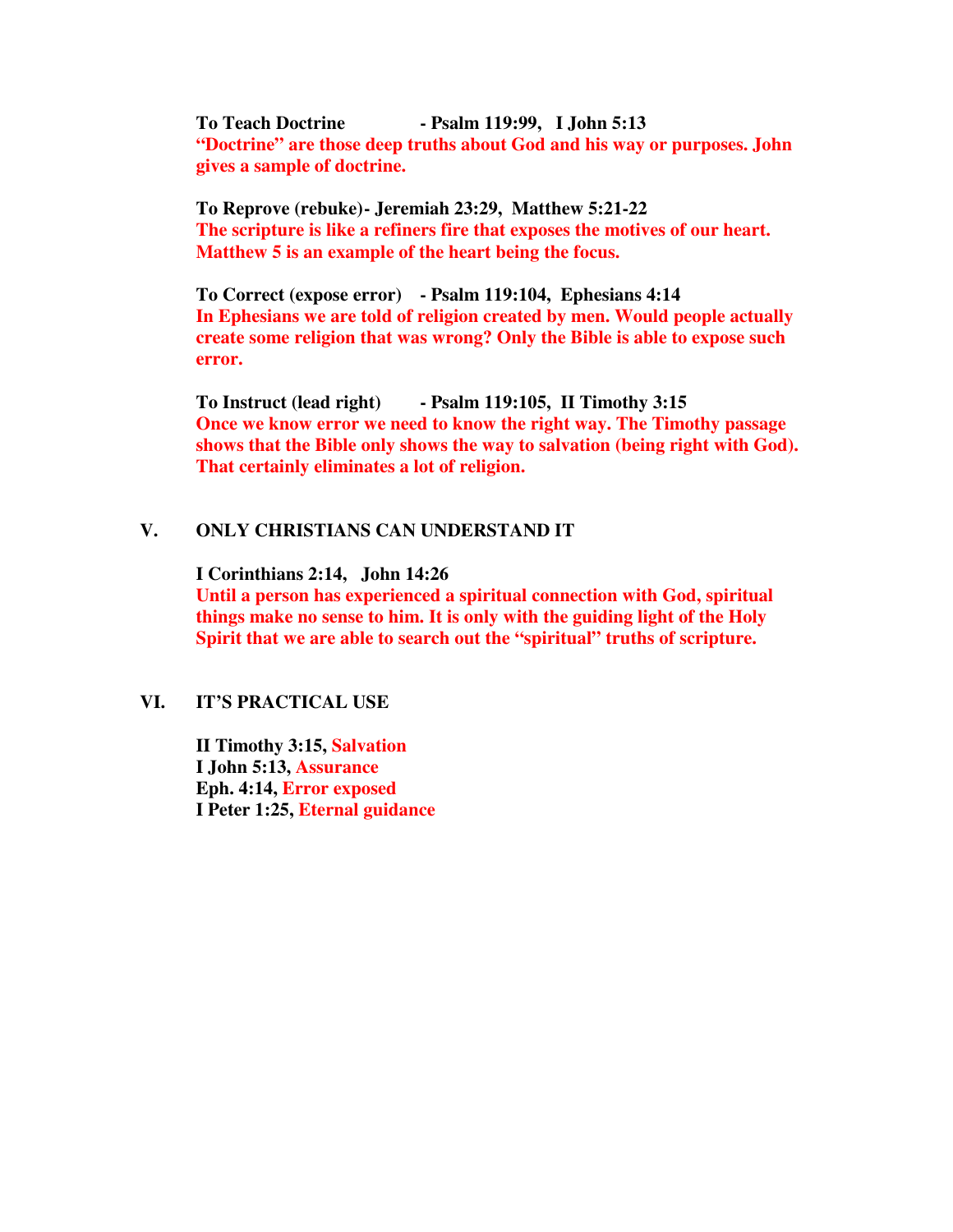#### **VII. IT IS MORE THAN A SPIRITUAL BOOK**

**History Isaiah 20:1, Mal. 3:6 Isaiah 20:1 has become an historic benchmark for dating events in world history. Prior to the discovery of the Palace of Sargon in the late 1800's, skeptics of scripture used this passage to say that the Bible was fiction.** 

**Malachi tells us of the perpetual existence of the Jews, even though they have experienced so much persecution through the centuries.** 

**Science Isaiah 40:22, Lev. 17:11, Job 26:7, Gen. 15:5, Psalm 8:8 Isaiah gives us a hint that the earth is round and that 750 BC. When did we figure that to be true?** 

**Lev. Instructs us that the life of the flesh is in the blood. No blood no life. George Washington was bled to death as the physicians tried to purge him of his fever by blood letting. Too bad they hadn't read Leviticus.** 

**Imaging Job know that the earth "hangs on nothing."** 

**In Genesis we find that the stars cannot be numbered. One might have thought differently until the Hubble telescope.** 

**The ocean currents were mapped because a man read in Psalms that the ocean had currents.** 

**Home Titus 2:3-6, Eph. 5:21-33 Do you have a domestic issue? The Bible gives insight into how things should really exist.** 

**Economics Luke 6:38 What if everyone in the world practiced this kind of economics?** 

**Relationships Eph. 4:29-32 The world would be a safer place is we practiced this kind of relationship maintenance.** 

**Psychology Phil. 4:5-9 Here is the power of positive thinking.** 

**Government Kings, Judges Good and bad alike are demonstrated for all to see.** 

**Social Proverbs 18:24 How simple is this to understand?**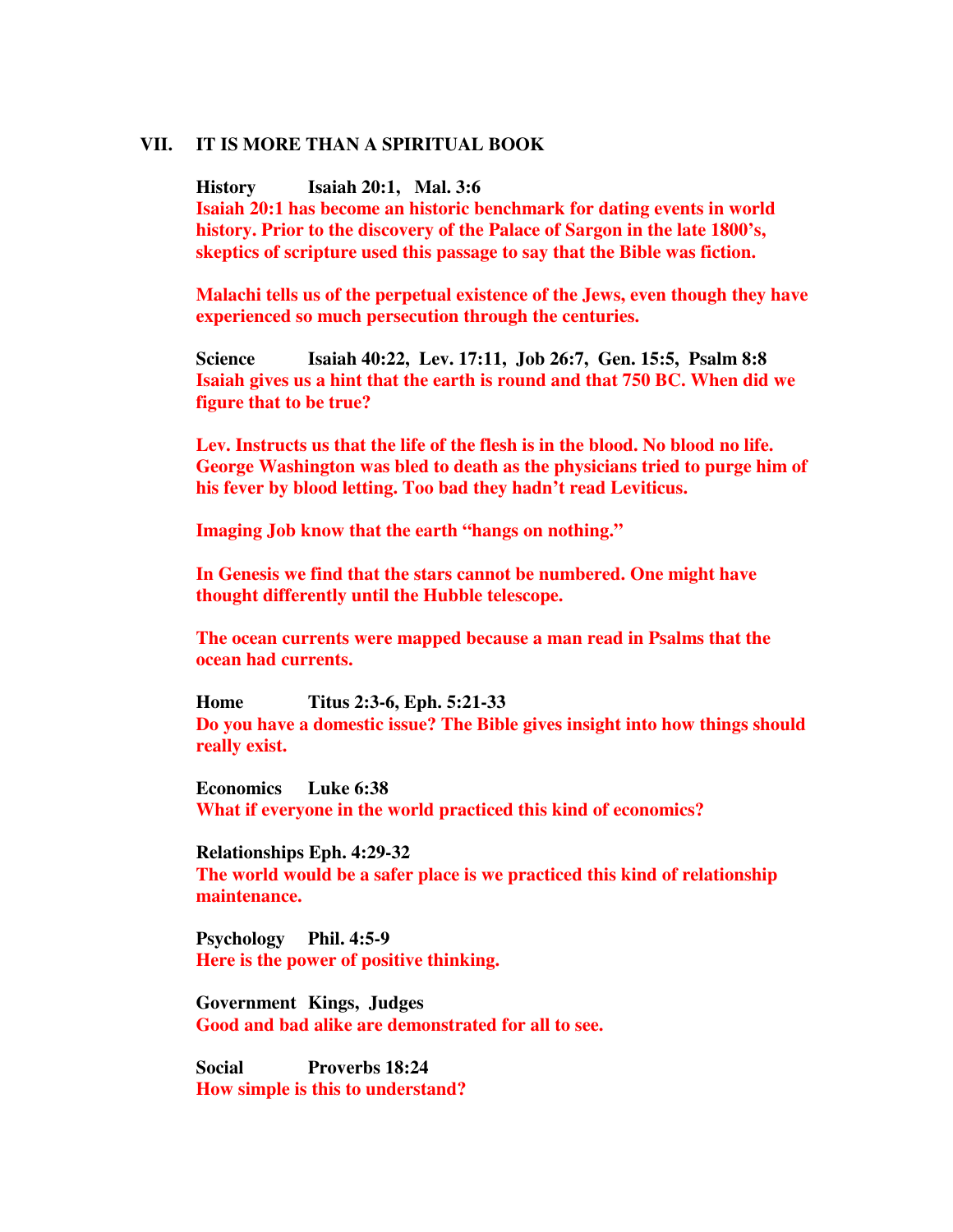**Prophesy John 14:1-2** 

**Prophesy is the thing that sets the scripture aside from all books of religion. IT dares to predict the future. Look for the fulfillment of these verses soon.** 

# **VIII. HOW TO APPLY IT**

**II Timothy 2:15, Read it, study it John 20:29, Believe it John 13:17, Practice it John 12:48, Be accountable for it.** 

# **IX. SPECKA**

**Here is a technique for applying the scripture to your own life and heart. Ask these questions as you read the portions listed below.** 

# **IS THERE A:**

*S***in to confess**  *P***romise to claim**  *E***xample to follow**  *C***ommand to obey**  *K***nowledge to gain**  *A***pplication to my life** 

#### **CHAPTERS**

**Acts 1-4, Philippians, Eph. 4-5, Matt. 5-7, John 1, Hebrews 4,10, I John, I Peter 1, Romans 10**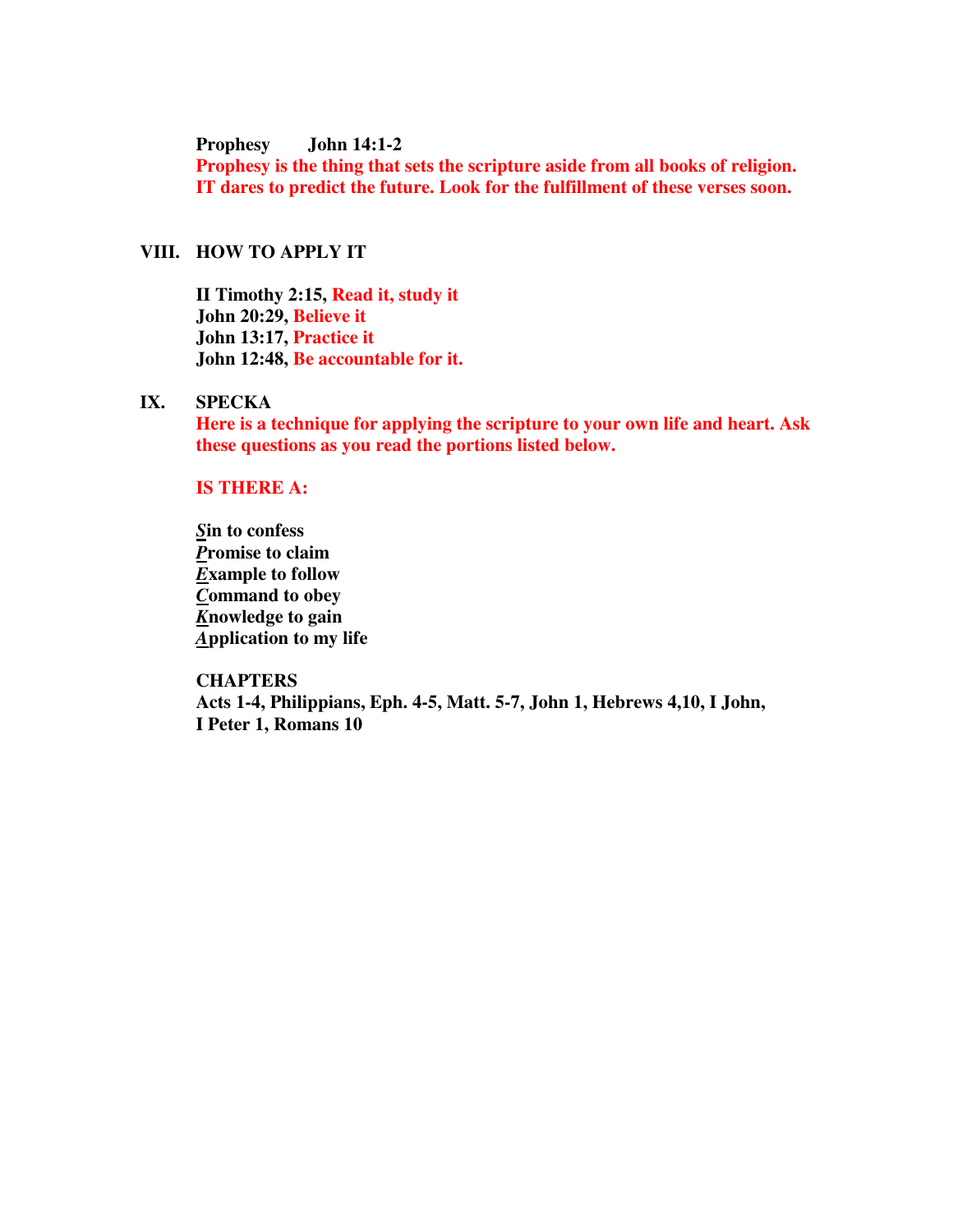# **RESPECT GOD'S WORD**

**IV. THE BIBLE IS GOD'S WORD Mark 7:13, Romans 10:17, Hebrews 4:12** 

# **V. WRITTEN THROUGH MAN**

**II Peter 1:21, Jeremiah 30:2, Daniel 12:8-9, II Peter 3:10** 

# **VI. EVERY WORD BELONGS TO GOD**

**II Timothy 3:16** 

# **IV. ITS PURPOSE II Timothy 3:16**

| <b>To Teach Doctrine</b> | - Psalm 119:99, I John 5:13                                |
|--------------------------|------------------------------------------------------------|
| To Reprove (rebuke)      | - Jeremiah 23:29, Matthew 5:21-22                          |
|                          | To Correct (expose error) - Psalm 119: 104, Ephesians 4:14 |
| To Instruct (lead right) | - Psalm 119:105, II Timothy 3:15                           |

# **X. ONLY CHRISTIANS UNDERSTAND IT**

**I Corinthians 2:14, John 14:26** 

# **XI. IT'S PRACTICAL USE**

**II Timothy 3:15, I John 5:13, Eph. 4:14, I Peter 1:25**